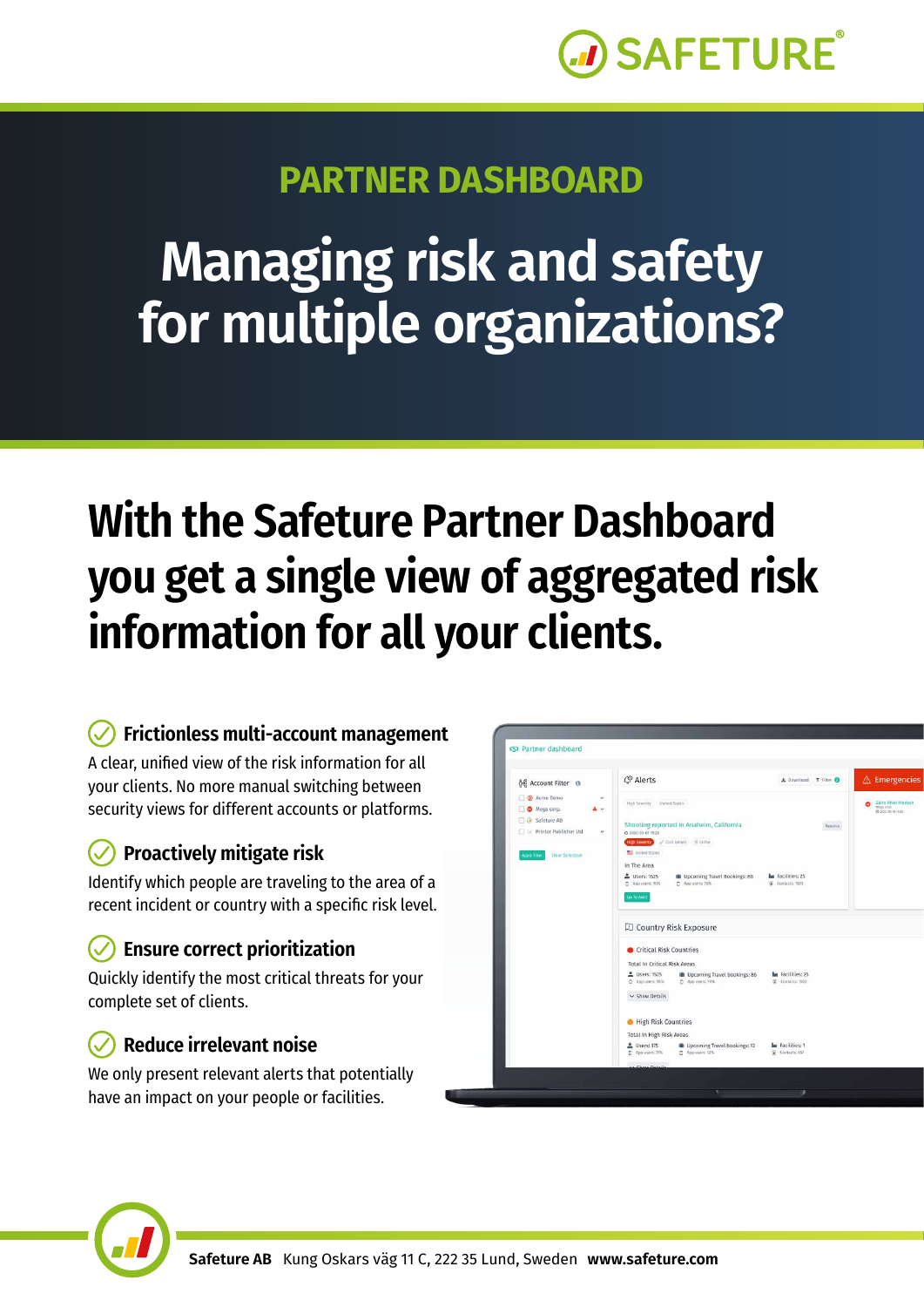## **Partner Dashboard**

#### **Quickly identify an ongoing emergency.**

A red, flashing icon in the sidebar menu for the Partner Dashboard notifies the administrator of an ongoing emergency. In the account list, a red warning triangle is displayed next to the account with an ongoing emergency.

#### **Customize the dynamic display of risk information.**

The account filter gives a clear overview of all accounts and their associated groups, as well as controls the information displayed in all widgets.

#### **Lower your emergency response time.**

The emergencies widget gives you a clear overview of all ongoing emergencies, together with relevant contextual information about the user.







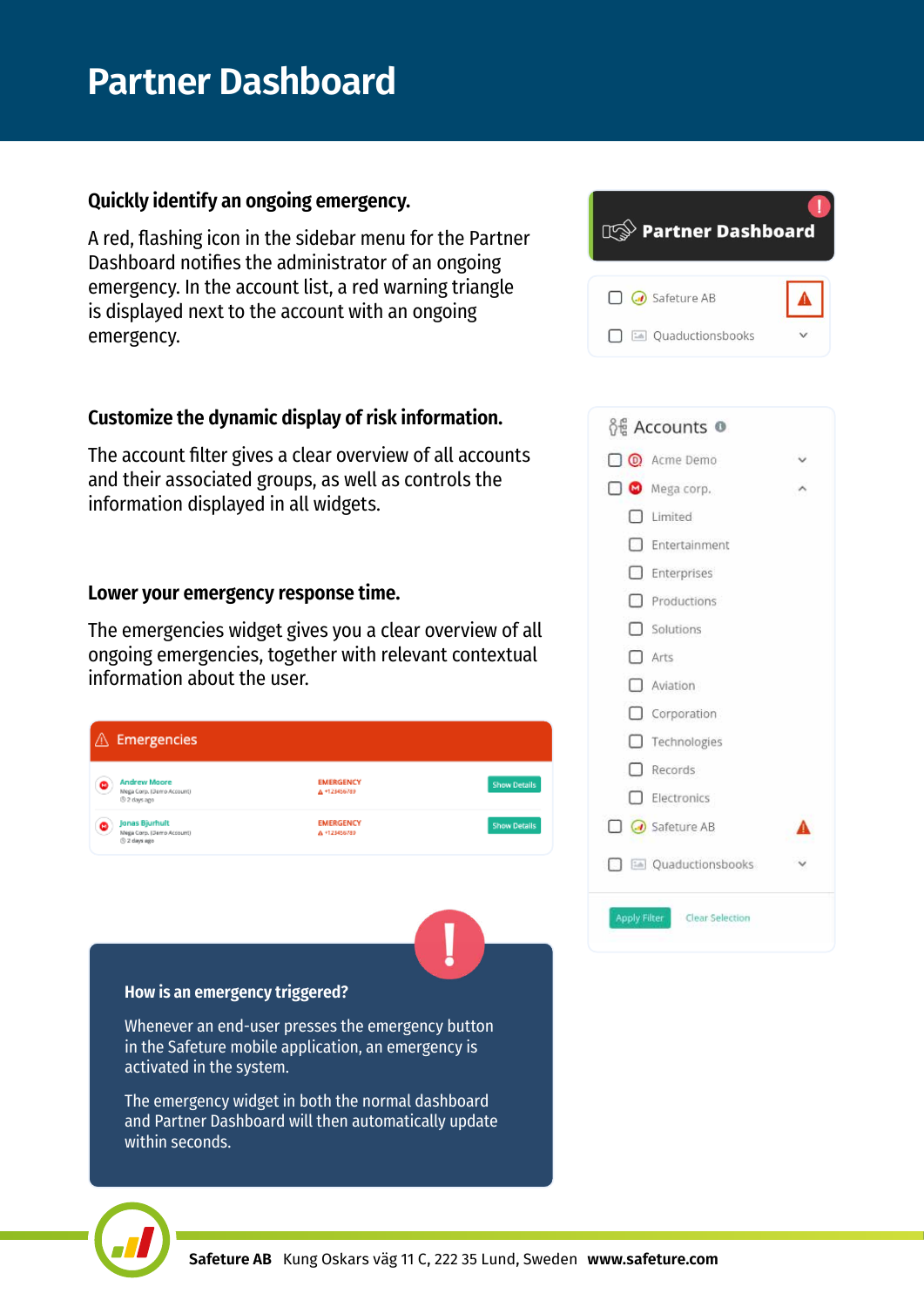#### **Identify threats with a filtered list of alerts.**

The alerts widget displays all alerts near any user, facility, or travel booking destination and states the potential impact across your connected accounts.

Quickly resolve alerts, filter them based on user preference, and download data for external analysis.

| C <sup>O</sup> Alerts                                                                               | $T$ Filter $(2)$<br><b>B</b> Download |                       |  |
|-----------------------------------------------------------------------------------------------------|---------------------------------------|-----------------------|--|
| <b>High Severity</b><br><b>United States</b>                                                        |                                       |                       |  |
| Shooting reported in Anaheim, California<br>2022-03-07 15:28                                        |                                       | Resolve               |  |
| $\mathcal{P}$ Civil Unrest<br><b>Q</b> Crime<br><b>High Severity</b><br>United States               | Le Download                           | T Filter 2            |  |
| In The Area                                                                                         | <b>Filters</b>                        | <b>Reset settings</b> |  |
| Ill Upcoming Travel Bookings: 8<br><b>Users: 1525</b><br>App users: 70%<br>App users: 90%<br>о<br>п | Filter By Country                     |                       |  |
| <b>Go To Alert</b>                                                                                  | Severity<br>High                      |                       |  |
|                                                                                                     | Medium                                |                       |  |
|                                                                                                     | Low                                   |                       |  |
|                                                                                                     | <b>Resolved alerts</b>                |                       |  |
|                                                                                                     | Show resolved alerts                  |                       |  |
|                                                                                                     | <b>Apply Filter</b><br>Cancel         |                       |  |

I٥

Near Even

**Q** APP USER **Q** APP USER **D** APP USER

D APP USER C are user

#### **Get detailed insights about the alert.**

- detailed view of the incident
- individual information for affected users
- facilities located within the area
- message all affected



Users In The Area L Download User List

 $Q = Livia P$